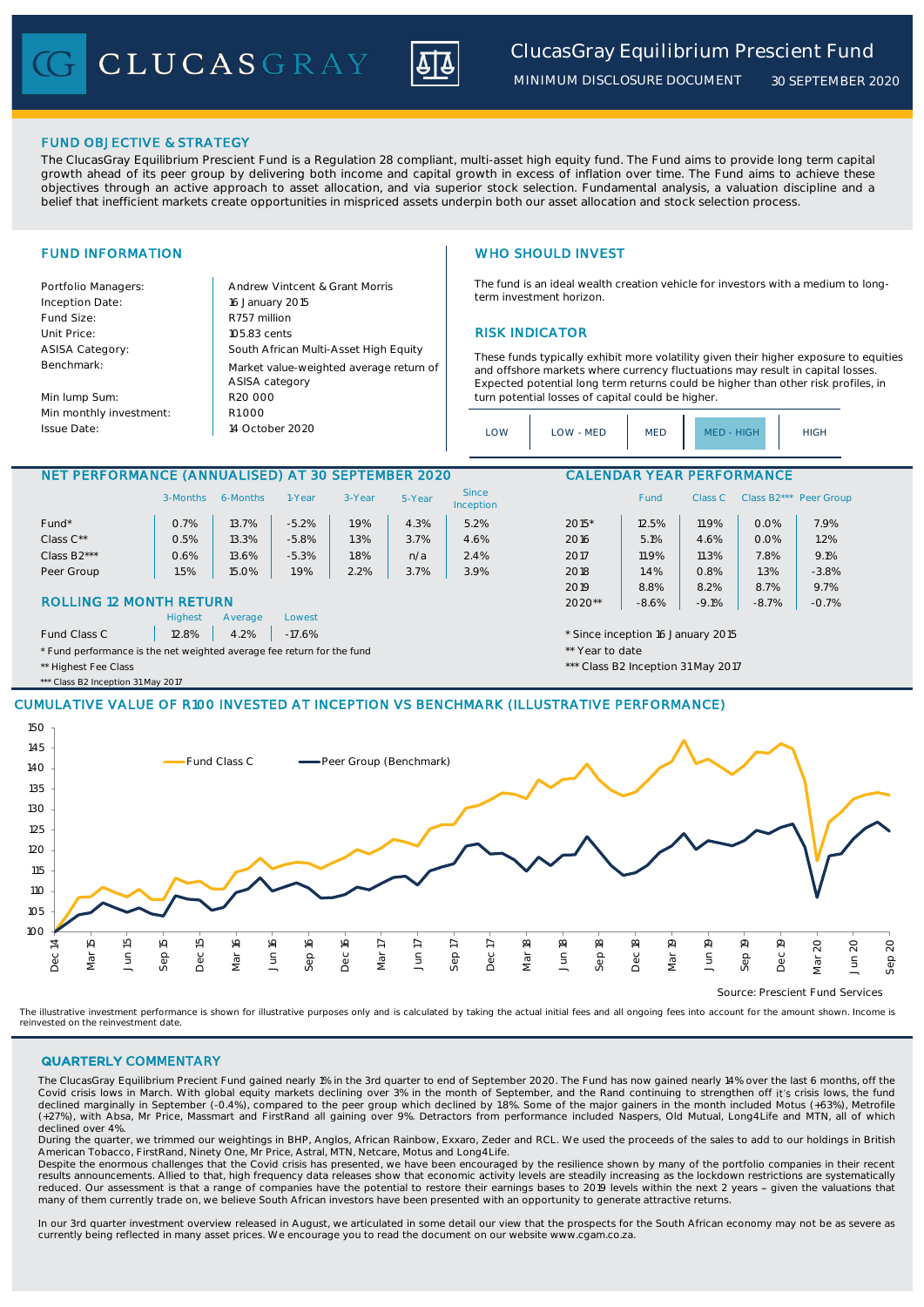CLUCASGRAY



*MINIMUM DISCLOSURE DOCUMENT 30 SEPTEMBER 2020*

## TOP 10 SA EQUITY HOLDINGS FUND ASSET ALLOCATIONS

| Naspers                  | 4.0% | <b>Asset Class</b> | %     |
|--------------------------|------|--------------------|-------|
| <b>Standard Bank</b>     | 2.7% | Domestic Equity    | 49.69 |
| Brit AM Tobacco          | 2.6% | Foreign Equity     | 22.29 |
| ABSA                     | 2.6% | SA Cash            | 0.3%  |
| Anglo American           | 2.3% |                    |       |
| <b>BHP Group</b>         | 2.1% |                    |       |
| <b>MTN</b>               | 1.9% |                    |       |
| Exxaro                   | 1.9% |                    |       |
| Metrofile                | 1.8% |                    |       |
| African Rainbow Minerals | 1.7% |                    |       |





# DISTRIBUTIONS FEE STRUCTURE

| Distribution Frequency | Annually            | TER                                 | Class C | Class B <sub>2</sub> |
|------------------------|---------------------|-------------------------------------|---------|----------------------|
| Distribution Date      | 01 April            | Annual Management Fee (excl. VAT)   | .20%    | 0.75%                |
| Last Distribution      | 4.18 cents per unit | Other Cost                          | 0.08%   | 0.08%                |
|                        |                     | 0.19%<br><b>VAT</b>                 |         | 0.12%                |
|                        |                     | Total Expense Ratio (incl. VAT)     | 1.47%   | 0.95%                |
|                        |                     | Transaction Costs (incl. VAT)       | 0.28%   | 0.28%                |
|                        |                     | Total Investment Charge (incl. VAT) | i.75%   | 1.23%                |

# PRESCIENT